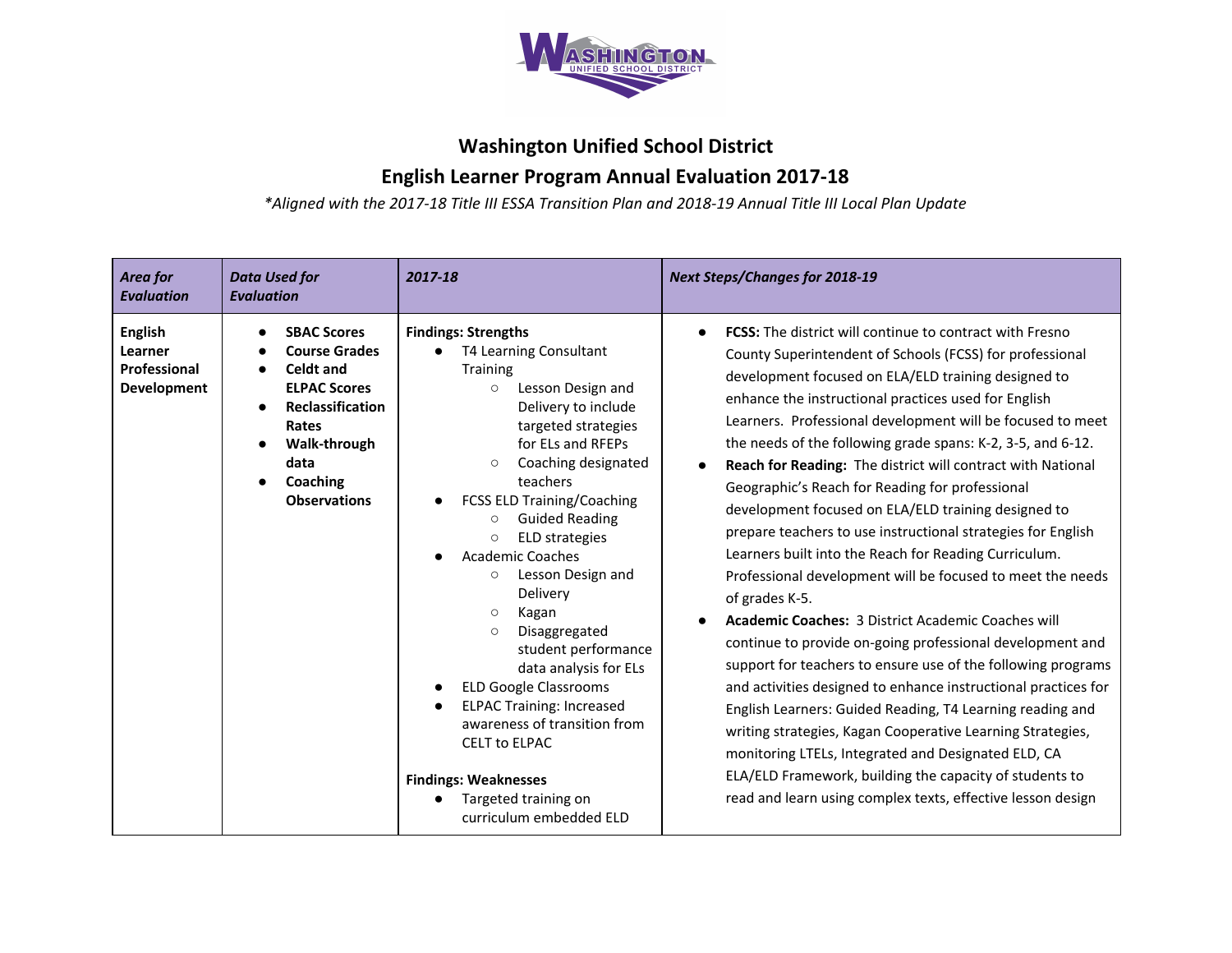

|                                                                                     |                                                                                                                                                                                      | supports in Reach for Reading<br>for K-5 teachers<br>Consistent use of EL Google<br>classrooms with staff                                                                                                                                                                                                                                                                                                                                                                                                                                                                                                                                                                                           | and delivery, and analysis of student performance data using<br>the WUSD Data Analysis Protocol.<br>HMH English 3D: The district will contract with Houghton<br>Mifflin Harcourt for professional development in using<br>English 3D, HMH's English language development program,<br>to build instructional practices used for English Learners.<br>Professional development will be focused on American<br>Union Elementary teachers, grades 4-8.                                                                                                                                                                                                                                                                                                                                                                                                                                                                                                                                                                                                                                         |
|-------------------------------------------------------------------------------------|--------------------------------------------------------------------------------------------------------------------------------------------------------------------------------------|-----------------------------------------------------------------------------------------------------------------------------------------------------------------------------------------------------------------------------------------------------------------------------------------------------------------------------------------------------------------------------------------------------------------------------------------------------------------------------------------------------------------------------------------------------------------------------------------------------------------------------------------------------------------------------------------------------|--------------------------------------------------------------------------------------------------------------------------------------------------------------------------------------------------------------------------------------------------------------------------------------------------------------------------------------------------------------------------------------------------------------------------------------------------------------------------------------------------------------------------------------------------------------------------------------------------------------------------------------------------------------------------------------------------------------------------------------------------------------------------------------------------------------------------------------------------------------------------------------------------------------------------------------------------------------------------------------------------------------------------------------------------------------------------------------------|
| <b>English</b><br>Learner<br>Program and<br><b>Enhanced</b><br><b>Opportunities</b> | <b>SBAC Scores</b><br><b>Course Grades</b><br><b>Celdt and</b><br><b>ELPAC Scores</b><br><b>Reclassification</b><br>Rates<br>Walk-through<br>data<br>Coaching<br><b>Observations</b> | <b>Findings: Strengths</b><br>AU piloted Individualized<br>Learning Plans for RFEPs with<br>strong results<br><b>Guided Reading</b><br>Curriculum embedded<br>supports are being used in<br>core courses<br>Increased number of<br>reclassified students<br><b>Findings: Weaknesses</b><br>Need for district-wide student<br>data analysis tool to ensure EL<br>subgroup data is analyzed<br>regularly by teachers and site<br>leadership (currently using<br>AEIRES, Illuminate and<br>Calpads for data)- creating an<br>internal database or<br>spreadsheet that pulls data<br>and tracks monitoring in one<br>place<br>Consistent use of Reach for<br>Readings curriculum<br>embedded strategies | <b>Data Analysis:</b><br>Washington Unified teachers will regularly analyze<br>$\circ$<br>student performance data using the WUSD Data<br>Analysis Protocol. The WUSD DAP ensures that sub<br>group analysis, including English Learners, is<br>performed so that necessary changes can be made<br>to instruction that will increase learning for English<br>Learners.<br>Washington Unified administrators will regularly<br>$\circ$<br>observe classroom instruction and provide related<br>feedback to teachers to ensure best practices are<br>being used to ensure English proficiency and<br>academic achievement.<br>Academic Coaches will be assigned to provide<br>$\circ$<br>targeted support to designated teachers.<br><b>High Quality Instruction:</b><br>Washington Unified teachers will be trained in and<br>$\circ$<br>will implement the research based practices and<br>instructional strategies for English Learners;<br>including, but not limited to: connecting prior<br>knowledge, communication frames, academic<br>vocabulary, non-linguistic representations to |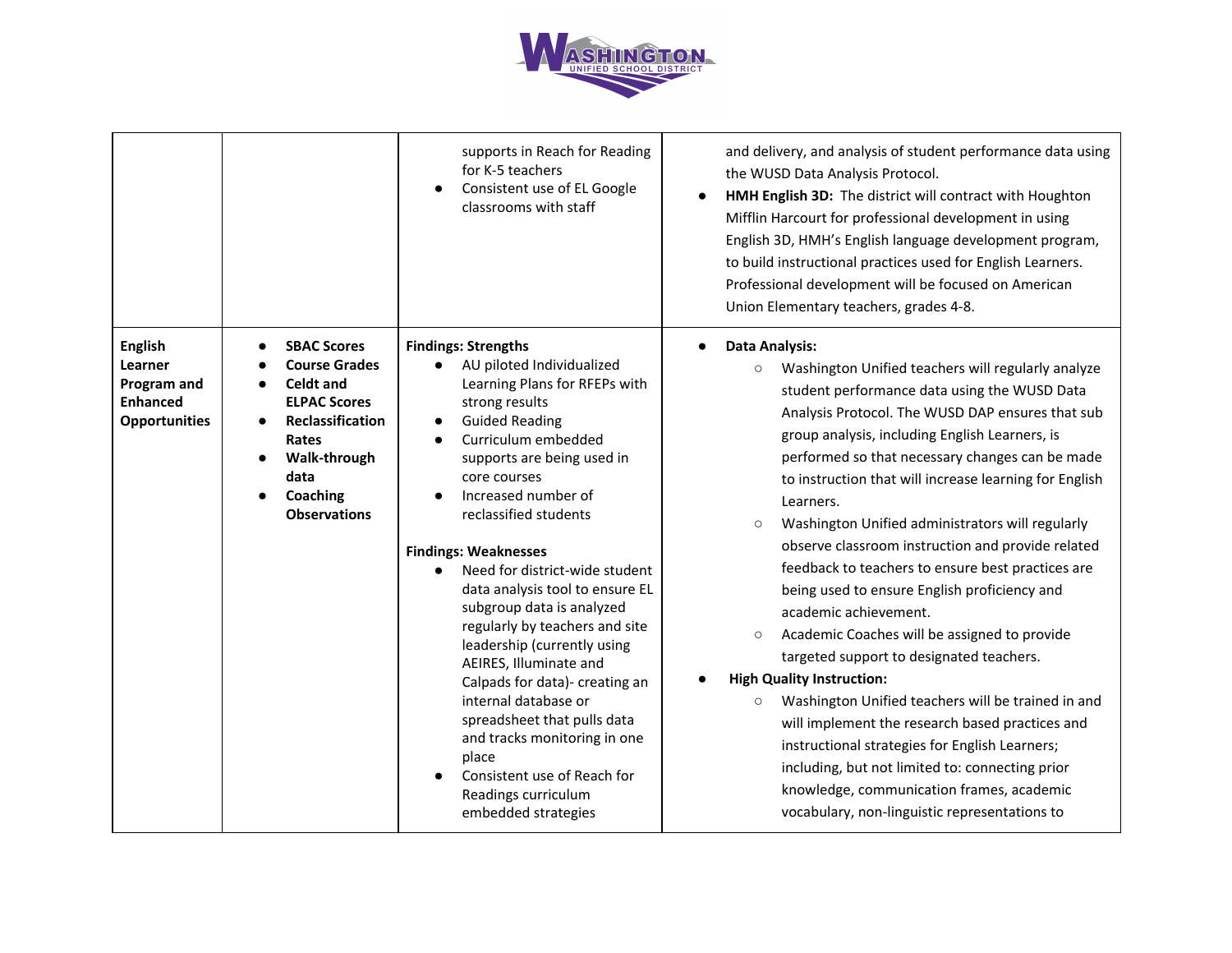

| AU Staff expressed a desire to<br>pilot HMH English 3D in<br>grades 4-8<br>Keeping teachers accountable<br>for EL data analysis using a<br>common evaluation process<br>District level review and<br>coordination of EL progress<br>Staff is requesting to add back<br>Rosetta Stone as an<br>intervention tool for students<br>School sites are using<br>different intervention<br>programs making it hard to<br>do comparative data analysis<br>to see what is working<br>District level coordination of<br>EL program, monitoring and<br>services | support learning, and. Scaffolding.<br>Washington Unified teachers will be trained to<br>$\circ$<br>implement curriculum embedded ELD components<br>in core subjects<br>District elementary schools will use Integrated ELD<br>$\circ$<br>in all core subjects and curriculum embedded ELD<br>components.<br>District elementary schools will use Guided Reading<br>$\circ$<br>in grades K-3 to increase English language<br>proficiency of English Learners.<br>District elementary schools will use Designated ELD<br>$\circ$<br>to increase English language proficiency of English<br>Learners.<br>American Union Elementary School grades 4-8 will<br>$\circ$<br>use English 3D to increase English language<br>proficiency of English Learners.<br>West Fresno Middle School will use Reading Plus to<br>$\circ$<br>increase English language proficiency of English<br>Learners.<br>Washington Union High School and Washington<br>$\circ$<br>Unified Alternative Education teachers (grades<br>9-12) will use curriculum embedded ELD<br>components in all core subjects.<br>Intervention<br>The district will pilot Individualized Learning Plans<br>$\circ$<br>to measure this tool for effectiveness in helping<br>students meet their academic goals.<br>The district will offer the following individualized<br>$\circ$<br>supports to English Learners who have been<br>identified as needing additional support: individual<br>classroom support from instructional aides, Lexia, |
|------------------------------------------------------------------------------------------------------------------------------------------------------------------------------------------------------------------------------------------------------------------------------------------------------------------------------------------------------------------------------------------------------------------------------------------------------------------------------------------------------------------------------------------------------|--------------------------------------------------------------------------------------------------------------------------------------------------------------------------------------------------------------------------------------------------------------------------------------------------------------------------------------------------------------------------------------------------------------------------------------------------------------------------------------------------------------------------------------------------------------------------------------------------------------------------------------------------------------------------------------------------------------------------------------------------------------------------------------------------------------------------------------------------------------------------------------------------------------------------------------------------------------------------------------------------------------------------------------------------------------------------------------------------------------------------------------------------------------------------------------------------------------------------------------------------------------------------------------------------------------------------------------------------------------------------------------------------------------------------------------------------------------------------------------------------|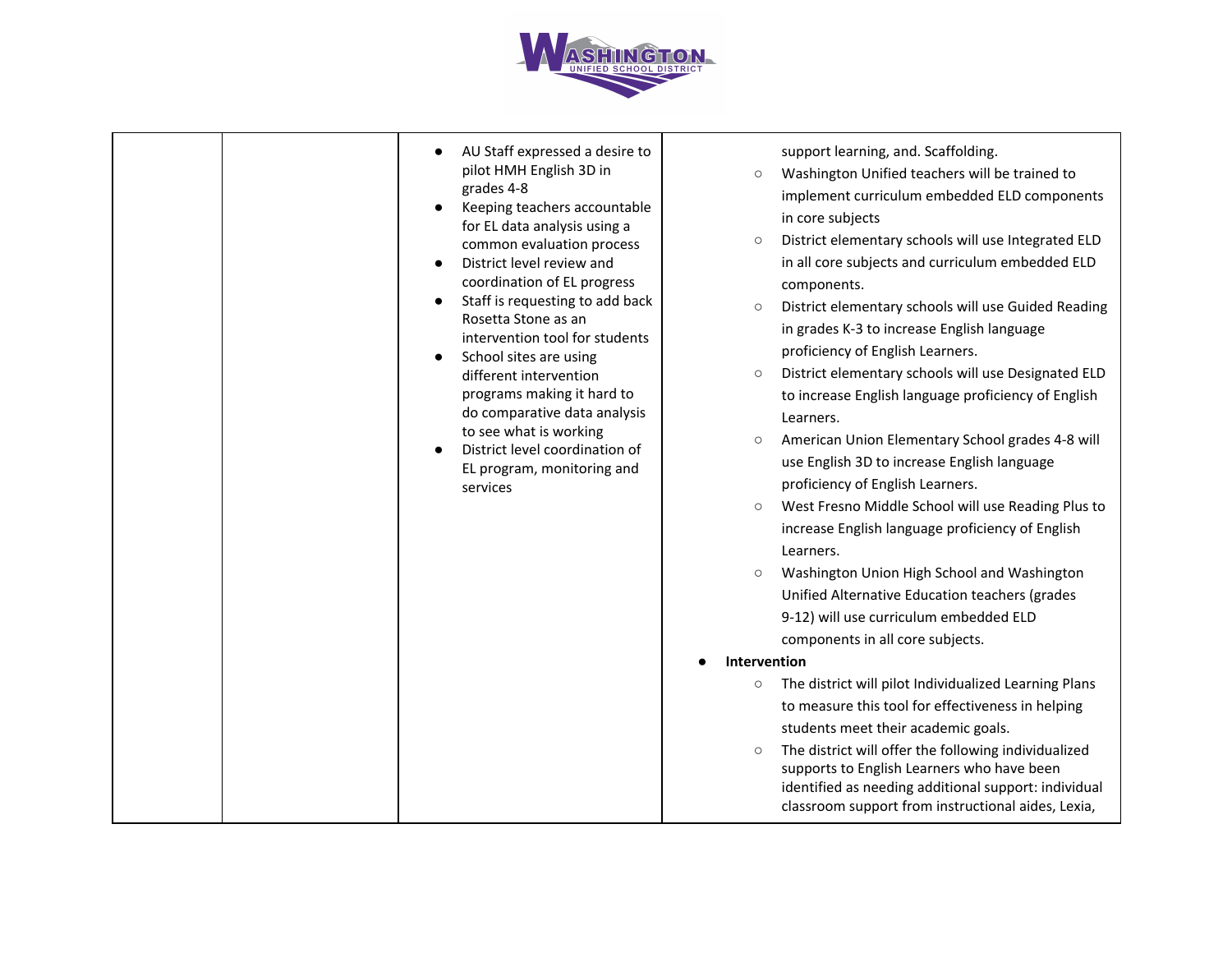

|                      |                                                                       |                                                                                                                                                                                                                                                                                        | Reading Plus, Rosetta Stone, and Ticket to Read.<br><b>Progress Monitoring:</b><br>Create plan to expand use of ILPs as a method to<br>$\circ$<br>monitor student progress<br>English Learner progress will be monitored at each<br>$\circ$<br>site by teachers, administrators, and other<br>designated personnel, such as reading intervention<br>teachers (K-5) and intervention specialists (6-8).<br>Students will be provided with additional supports<br>to meet academic achievement goals based on data<br>analysis.<br>English Learner Progress will be monitored at the<br>$\circ$<br>district by Academic Coaches and the<br>Superintendent in order to identify and meet<br>site-specific needs.<br>Academic Coaches will conduct monthly PLC<br>$\circ$<br>Facilitator training to ensure accurate and on-going |
|----------------------|-----------------------------------------------------------------------|----------------------------------------------------------------------------------------------------------------------------------------------------------------------------------------------------------------------------------------------------------------------------------------|-------------------------------------------------------------------------------------------------------------------------------------------------------------------------------------------------------------------------------------------------------------------------------------------------------------------------------------------------------------------------------------------------------------------------------------------------------------------------------------------------------------------------------------------------------------------------------------------------------------------------------------------------------------------------------------------------------------------------------------------------------------------------------------------------------------------------------|
|                      |                                                                       |                                                                                                                                                                                                                                                                                        | analysis of student performance data using the<br>WUSD Data Analysis Protocol which includes English<br>Learner sub-group analysis.                                                                                                                                                                                                                                                                                                                                                                                                                                                                                                                                                                                                                                                                                           |
| Family<br>Engagement | Parent and<br>Family<br>Engagement<br>Google<br><b>Reporting Form</b> | <b>Findings: Strengths</b><br>Increased parent involvement<br>Increased EL parent<br>participation in LCAP survey<br>Continued parent satisfaction<br>with<br>English-language-instruction<br>classes<br>Increased parent awareness<br>of reclassification process and<br><b>ELPAC</b> | Translation: Washington Unified communications, such as<br>website information, paper notices, and phone dialers are<br>translated and provided to families in English and Spanish.<br>Spanish translators are available at each site to assist<br>Spanish speaking families. Hmong translators are available at<br>3 of 4 comprehensive school sites to assist Hmong speaking<br>families.<br><b>ELPAC Communications: Parents of English Learners will</b><br>receive timely information about the reclassification process,<br>the ELPAC, and student ELPAC results.                                                                                                                                                                                                                                                       |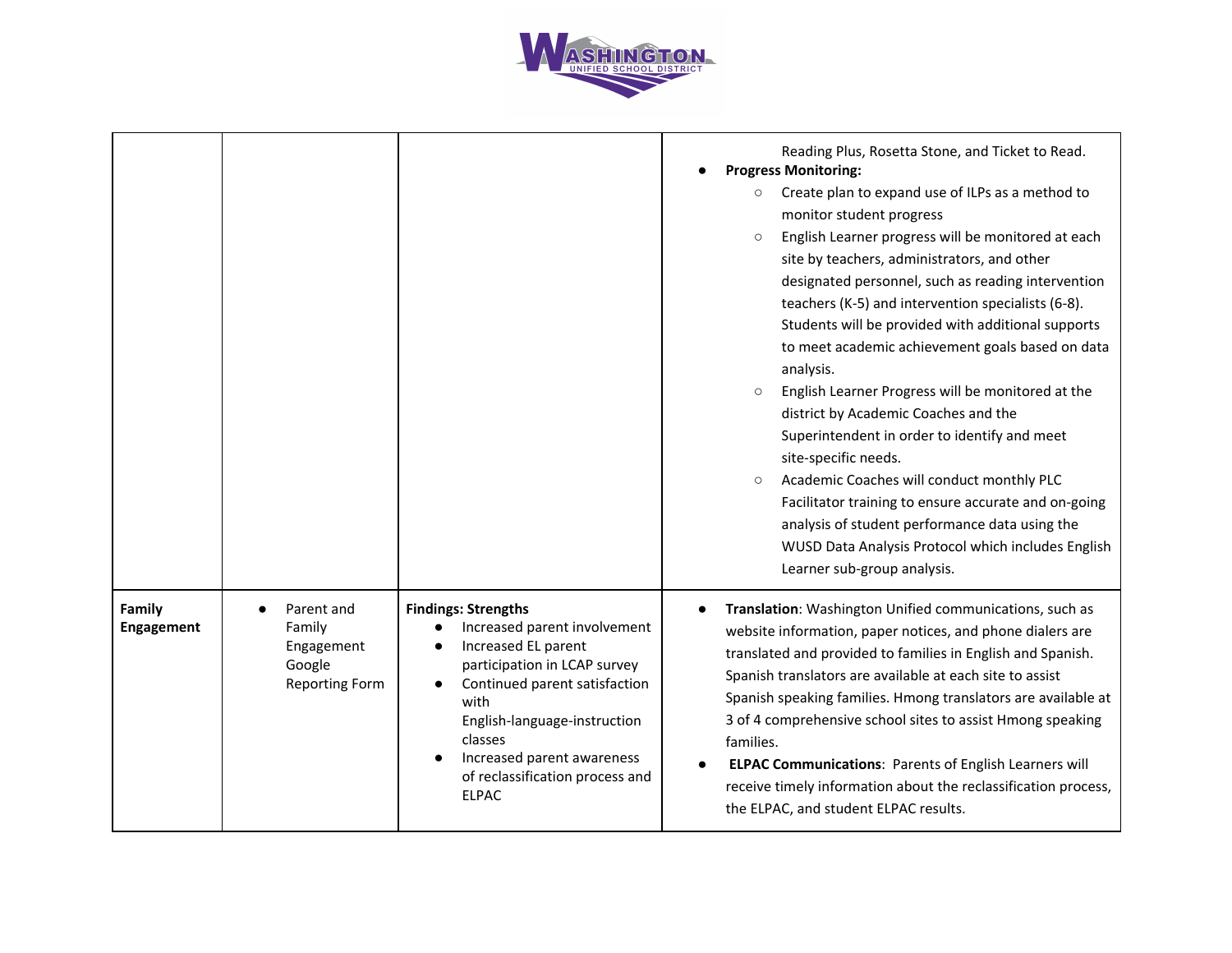

| <b>Findings: Weaknesses</b><br>Need to review use of LCAP<br>parent survey as instrument<br>for parent satisfaction<br>targeting EL<br>Increase knowledge of needs<br>and services for parents of<br>LTELs | ELAC: The English Language Advisory Committee (ELAC) will<br>be given regular opportunities to review site specific English<br>Learner data and to provide feedback.<br><b>DELAC:</b> The District English Language Advisory Committee<br>(DELAC) will be given regular opportunities to review<br>district-wide and site-specific English Learner data and to<br>provide feedback.<br>Washington Unified will contract will FCSS to provide classes<br>for families of English Learners.<br>Family Literacy Nights: District Elementary Schools will host<br>Family Literacy Night to provide parents with books and<br>strategies to build literacy strategies at home.<br>English-language Instruction Classes: English Language<br>Instruction classes for parents/guardians are provided to<br>district families. Participants are provided with basic<br>English-language instruction and technology skills. Skills<br>learned are designed to help families assist their children in<br>school and to effectively communicate with school staff.<br>LCAP Stakeholder Communication: Washington Unified will<br>host multiple LCAP community meetings. Parents of English<br>Learners are invited to participate in these meetings to<br>provide feedback on a variety of issues ranging from school<br>safety to academic achievement. The LCAP parent survey<br>will also be made available to the parents of English Learners<br>as another forum to provide feedback to the district.<br>Footsteps2Brilliance: All families living within district<br>boundaries have been given access to this free early literacy<br>program. Utilizing engaging reading activities and games in<br>both English and Spanish, families can use F2B to build<br>literacy skills at home. |
|------------------------------------------------------------------------------------------------------------------------------------------------------------------------------------------------------------|-------------------------------------------------------------------------------------------------------------------------------------------------------------------------------------------------------------------------------------------------------------------------------------------------------------------------------------------------------------------------------------------------------------------------------------------------------------------------------------------------------------------------------------------------------------------------------------------------------------------------------------------------------------------------------------------------------------------------------------------------------------------------------------------------------------------------------------------------------------------------------------------------------------------------------------------------------------------------------------------------------------------------------------------------------------------------------------------------------------------------------------------------------------------------------------------------------------------------------------------------------------------------------------------------------------------------------------------------------------------------------------------------------------------------------------------------------------------------------------------------------------------------------------------------------------------------------------------------------------------------------------------------------------------------------------------------------------------------------------------------------------------------------------|
|------------------------------------------------------------------------------------------------------------------------------------------------------------------------------------------------------------|-------------------------------------------------------------------------------------------------------------------------------------------------------------------------------------------------------------------------------------------------------------------------------------------------------------------------------------------------------------------------------------------------------------------------------------------------------------------------------------------------------------------------------------------------------------------------------------------------------------------------------------------------------------------------------------------------------------------------------------------------------------------------------------------------------------------------------------------------------------------------------------------------------------------------------------------------------------------------------------------------------------------------------------------------------------------------------------------------------------------------------------------------------------------------------------------------------------------------------------------------------------------------------------------------------------------------------------------------------------------------------------------------------------------------------------------------------------------------------------------------------------------------------------------------------------------------------------------------------------------------------------------------------------------------------------------------------------------------------------------------------------------------------------|